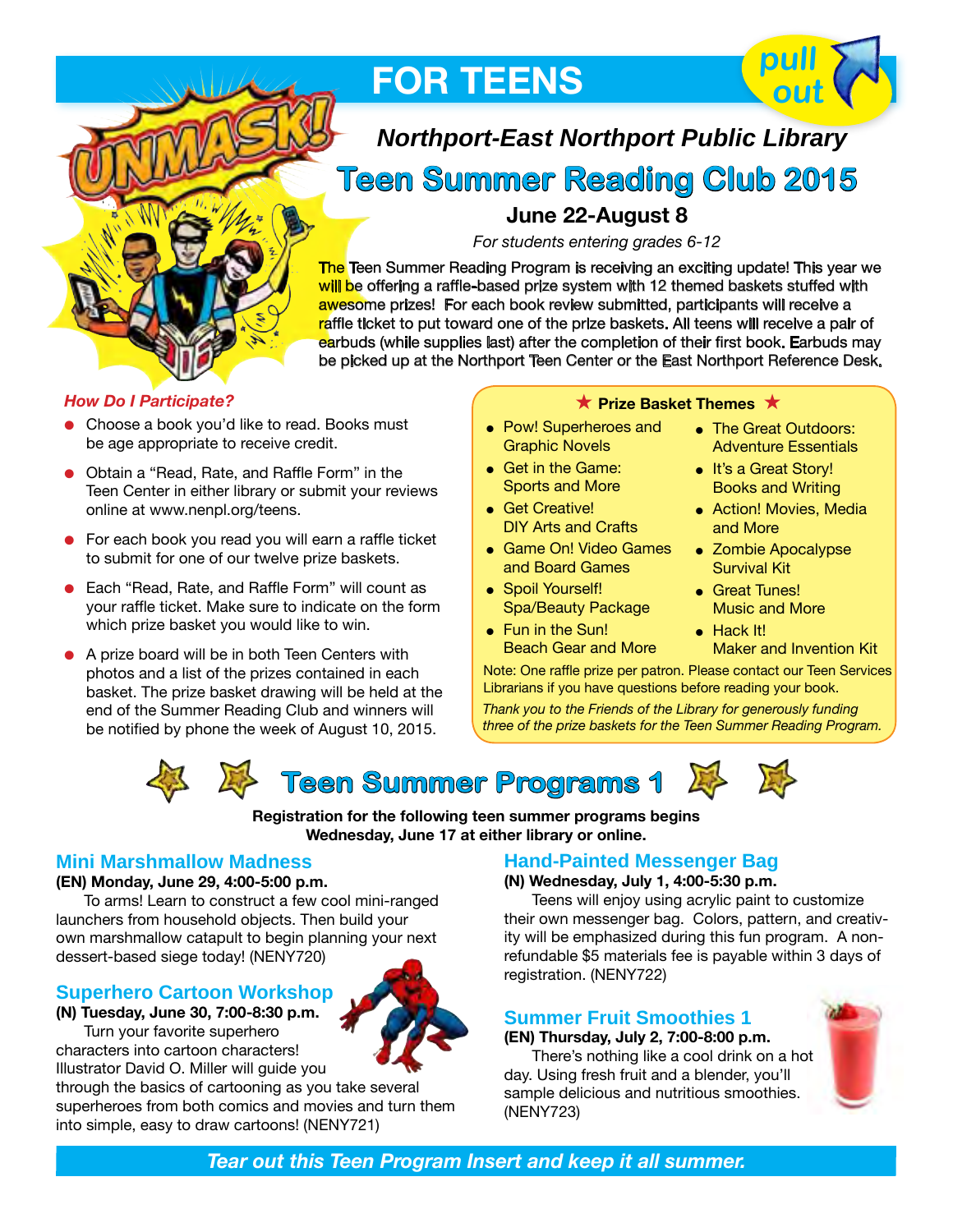### **Teen Writer's Workshop**

**(EN) Thursday, July 23, 7:00-8:30 p.m.** Are you a creative writer who loves to

write, share, and listen to stories? Then you are welcome to come to the Writer's Workshop where you can find your voice and share your

talent. (NENY734)

\*\*\*\*

### **Italian Paninis and S'mores Dessert**

### **(EN) Wednesday, July 8, 3:30-4:30 p.m.**

 Join chef Jo-Ann Tiranno and learn how to make a classic Italian grilled sandwich, mix up a delicious Italian soda for the perfect alfresco delight, and finish with a S'mores dessert. (NENY726)

### **Custom Wayfarer-Style Sunglasses**

## **(EN) Thursday, July 9, 3:30-4:30 p.m.**

Get ready for summer and customize your own pair of white Wayfarerstyle sunglasses using sharpies, beads, sequins, and duct tape. (NENY727)

### **Babysitting Workshop**

### **(N) Monday, July 13, 2:00-5:00 p.m.**

An instructor from Cornell Cooperative Extension will teach you about keeping children entertained and safe while in your care. A certificate will be issued at the end of the class. A non-refundable \$5 materials fee is payable within 3 days of registration. (NENY728)

### **Socrates Café**

**(N) Tuesday, July 14, 7:00-8:00 p.m.** Are we living in the age of spiritual machines? Discuss, with Librarian James Plath, whether it is possible that computers will one day attain consciousness and intelligence. (NENY758)

### **Comic Book Shoes 1 (EN) Wednesday, July 15,**

**3:30-5:00 p.m.**

Create your own comic book shoes! We will use Mod Podge and comic books to make Superhero-themed footwear. Please bring a pair of flats or sneakers and prepare to create! (NENY729)

### **Comic Con (N) Thursday, July 16,**

**7:00-8:30 p.m.** Join us at our Comic

Con culture showcase for some tabletop gaming, paper crafts, buttonmaking, and info on all the best local conventions. Prizes will be awarded for best cosplay and our pop/geek trivia competition. (NENY730)

### **Zombie Makeup (EN) Monday, July 20, 7:00-8:00 p.m.**

Learn inside tips and

tricks from a makeup artist, and leave this workshop looking like an extra from a zombie movie! A permission slip must be signed by a parent or guardian before

you attend. (NENY731)

**Fingerprinting** 

# **Workshop**

**(EN) Tuesday, July 21, 3:00-4:30 p.m.**

# Join retired New York City detective

Earn volunteer credit assisting children as they play with a life-size Candyland game. (NENY715)

and fingerprint specialist John Whimple to explore the world of fingerprint analysis as he explains how fingerprints are used to identify crime suspects. (NENY732)

### **Heroes of Nintendo Party**

### **(N) Wednesday, July 22, 2:00-4:00 p.m.**

Join in the fun as we play Wii games and create crafts based on Nintendo characters. (NENY733)

### **Fondant Cupcake Decorating**

**(N) Monday, July 27, 7:00-8:30 p.m.**

Learn how to transform plain cupcakes into sweet works of art using marshmallow fondant and basic techniques. Enjoy a night of decorating fun! (NENY744)













### **Fashion Design Workshop (EN) Thursday, July 30, 7:00-8:00 p.m.**

Attention teen fashionistas! Learn to use fashion figures to draw your own fashion designs. Add

sample fabrics to make swatches or a 3-D collage. Get project inspiration and instruction from a real fashion designer! Paper, pencils, sample figures, scissors, and fabrics will be provided. (NENY747)

### **Superhero Capes and Masks**

### **(EN) Wednesday, July 29, 3:30-4:30 p.m.**

Have you ever wanted to be a superhero? Learn how to make your own superhero mask and cape in this hands-on workshop. (NENY746)



### **Mosaic Stepping Stone (N) Tuesday, July 28, 3:30-5:00 p.m.**

Using glass, tile, shells, and mirrors, you will create a decorative stepping stone to display outdoors. A non-refundable \$5 materials fee is payable within 3 days of registration. (NENY745)

### **Registration for the following teen summer programs begins Tuesday, July 14 at either library or online.**

**Teen volunteer opportunities are open to students entering grades 7-12. All teens who are new to our volunteer programs must register for Teen Volunteering 101. You may choose one volunteer opportunity in addition to Teen Volunteering 101. Registration begins Wednesday, June 10 at either library building or online.**

### **Nintendo Party Volunteers**

*Open to High School students entering grades 9-12* **(N) Wednesday, July 22, 1:45-4:15 p.m.**

Volunteers will help children create crafts and play Wii games. (NENY719)

### **Chess Buddies**

**(N) Tuesday, July 21, 3:15-4:30 p.m.**

 Assist children in grades 1-3 as they learn to play chess. A basic knowledge of the game is required. (NENY718)

### **Piggie Party Volunteers**

### **(N) Monday, July 20, 10:45 a.m.-12:15 p.m.**

Help young children with crafts and games based on the books of illustrator Mo Willems. (NENY717)

### **Candyland Volunteers**

### **(N) Wednesday, July 15, 1:45-3:45 p.m.**

### **Crafty Teens**

*Please select one session:* **(EN) Friday, July 10, 2:45-4:00 p.m.** (NENY714) **(EN) Friday, July 17, 10:45 a.m.-12 noon** (NENY716) Assist children with a craft while you earn volunteer credit.

### **Bingo Game Volunteers**

### **(N) Tuesday, July 7, 6:45-8:15 p.m.**

Bingo callers needed! You will help run a bingo game for children and their families. (NENY713)







Earn volunteer credit while you assist children in grades 1-5 to create Lego projects. (NENY712)

**Wing-It Wednesday Volunteers (EN) Wednesday, July 1, 2:45-4:15 p.m.**

Volunteers will assist young children with a variety of arts and crafts projects. (NENY711)

**Bingo Board Volunteers**

### **(EN) Thursday, June 25, 3:00-4:00 p.m.** Help create bingo boards for a children's

summer program. (NENY710)

### **Teen Volunteering 101**

### *Please select one session:*

**(EN) Monday, June 22, 7:00-7:30 p.m.** (NENY708) **(EN) Monday, June 22, 7:45-8:15 p.m.** (NENY709)

 A variety of volunteer opportunities will be offered at the library throughout the summer. This program is a prerequisite for all teens that are new to our volunteer programs. You must attend this program in order to volunteer over the summer. This program is also open to teens who have previously volunteered at the library. You will be asked to complete a form listing the dates and times that you are unavailable to volunteer.

### **Summer Kick-Off Volunteers**

**Open only to students currently in grades 7-12.** *Please select one session:*

**(N) Saturday, June 20, 1:45-3:45 p.m.** (NENY706)

**(EN) Saturday, June 20, 1:45-3:45 p.m.** (NENY707)

Volunteers will assist young children and their families with activities celebrating the beginning of summer.

### **Welcome 6th Graders**

**(N) Monday, July 6, 7:00-8:30 p.m** 

 If you are entering 6th grade this fall, this program is for you. Join in the fun with an assortment of crafts, activities, Wii games, and refreshments, as a welcome to the Teen Services Department. (NENY724)

### **T-Shirt Tote Workshop**

### **(N) Tuesday, July 7, 3:30-4:30 p.m.**

Bring one or two large colorful t-shirts to cut and make into a tote bag using no-sew techniques. (NENY725)

### **Summer Spa Day**

### **(N) Monday, August 3, 3:00-4:30 p.m.**

Pamper yourself with a facial, create creamy lotions, design a decorative bottle, and participate in a meditation session. A non-refundable \$4 materials fee is payable within 3 days of registration. (NENY748)

## **Teen Summer Programs 2**









# **FOR TEENS FOR TEENS**

# *A* **Teen Summer Programs 1 - continued**  $\hat{X}$  **<b>Teen Volunteer Opportunities 1**